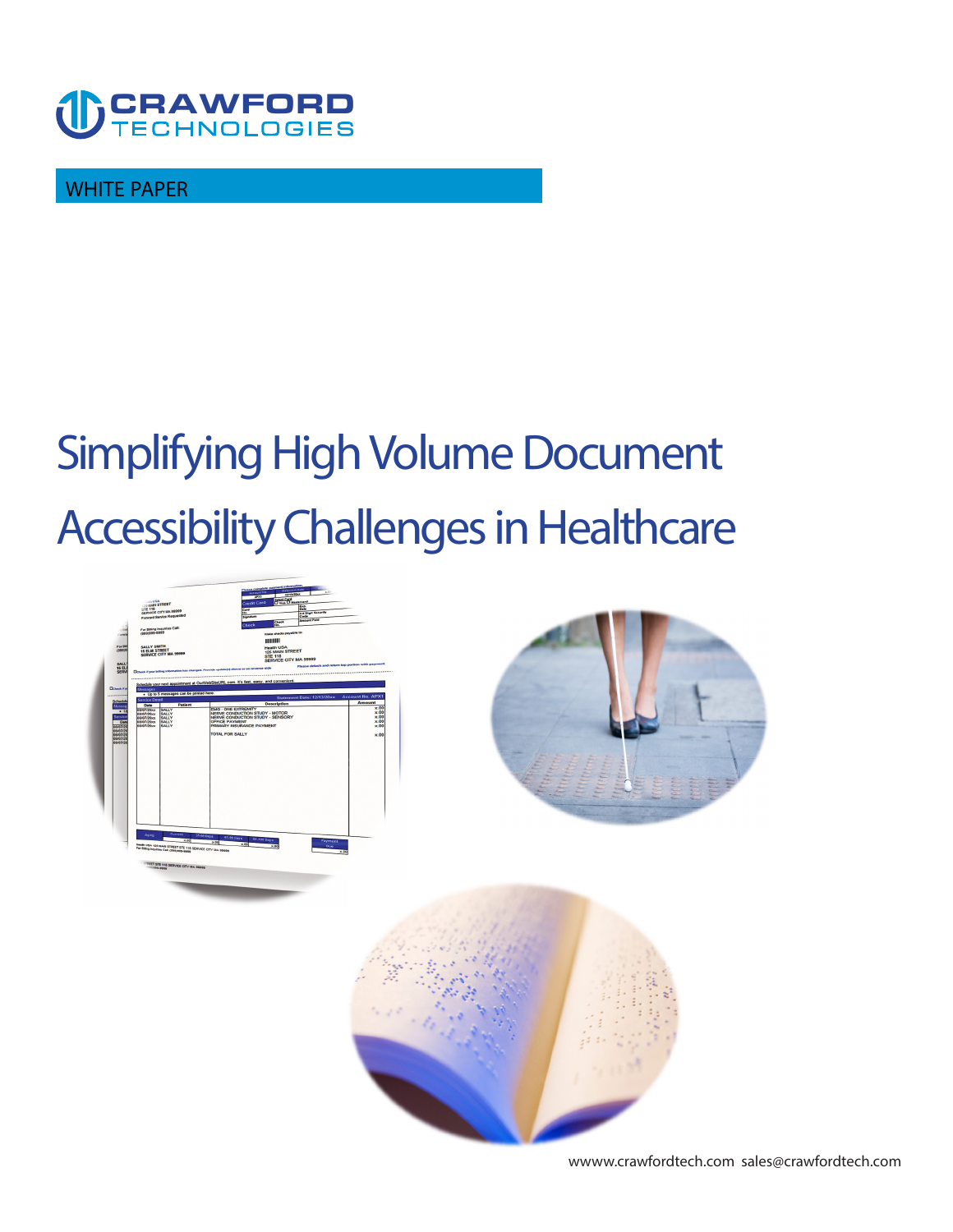# **Accessibility in Healthcare**

**This paper outlines one of the most vexing digital accessibility challenges facing health insurers today. Healthcare organizations are challenged to make the myriad of member-facing documents compliant with Section 508 and ACA anti-discrimination rules, improve access and avoid fines -- in a timely manner while not blowing out internal budgets.** 

### **The Problem**

**The Section 508 ICT Refresh was effective January 1, 2018 and, for the first time, documents and PDF files were specifically included in the scope of the mandate. Section 508 of the Rehabilitation Act applies specifically to U.S. Federal entities and programs and in healthcare this translates to Medicare and TriCare health plans, therefore, many major U.S. health companies are impacted. Additionally, the Affordable Care Act also contains an anti-discrimination mandate, known as Section 1557, that also lists digital accessibility as a musthave for health plans operating under the ACA. The good news is that all major mandates now point to a single guideline as the goal post for document accessibility: WCAG or the Web Content Accessibility Guidelines, now on version 2.1.** 

**Furthermore, the number of federal lawsuits under the ADA for website access have been skyrocketing, with 2018's number of suits reaching over 10,000. This litigation and the regulatory landscape for making website content and key documents accessible has prompted action at major healthcare companies across the U.S.** 

**The challenges of making health-related documents accessible are varied, but break down into these main categories:** 

**• Time to market. Traditional manual approaches are by nature slow, and result in slower service levels for people with disabilities, which could be construed as discrimination** 

**• Wide variability of document types and complexity. The sheer volume and complexity preclude a one-size-fits all solution to the problem, causing many companies to default to completely manual solutions which exhibit the slow service levels and high costs mentioned above** 

- **• Lack of in-house expertise with document tagging strategies**
- **• Decentralized content authorship, lack of consistent approaches to accessibility and major training challenges**
- **• PHI considerations may exist if outside assistance is being used**

### **Approaches**

**There are three main approaches that are being deployed, and CrawfordTech provides best-of-breed solutions for all three. Each approach comes with tradeoffs relative to the above challenges:** 

**• Manual remediation: This process involves securely transferring un-tagged, inaccessible files to a provider at a secure data center (HITRUST, SOC2) that manually tags the files using Adobe Acrobat Pro or other tools and sends back fully tagged, WCAG-compliant files. This process generates compliant files, but is somewhat slow and expensive. Turnaround time is measured in days and costs are quoted usually between \$5 and \$10 per page for most documents, and usually a lot more for fillable forms. Sometimes manual remediation is done in-house by the health insurance company but this requires deep document tagging expertise and working knowledge of WCAG.** 

**o Virtually any document type can be addressed by manual remediation, however, page quantity, turnaround time expectations and costs are factors to consider** 

**• Automated Tagging: For some static documents, the process of applying artificial intelligence, algorithms and parameters to a program that tags the files in a semi-automated way provides some relief to the high cost and time delays of tagging files manually or the expense and delay of using a service provider. This results in mostly-tagged files that should then have tags for images and complex tables added manually and the documents tested for proper compliance.** 

**o Documents that best fit an auto-tagging approach include public facing documents such as annual reports, brochures, white papers and manuals.**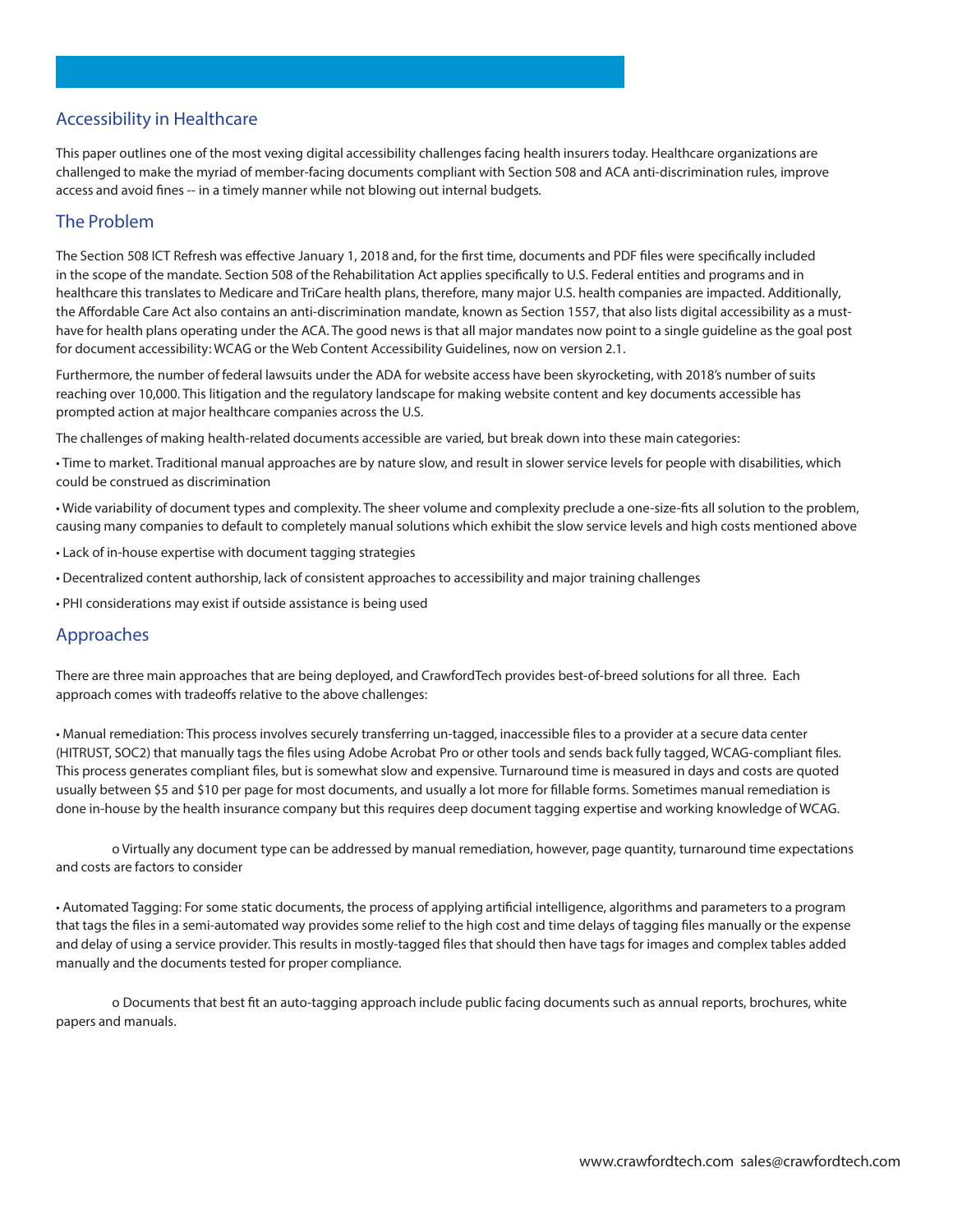**• Full Automation: The CrawfordTech Accessibility Express solution has been deployed at several large health insurance companies to completely automate the tagging and delivery of accessible files to members through existing portals. The process involves setting up template applications that predict the structure of incoming documents and in real-time, tags those files and delivers the files to requesting applications. This process works in both a batch and dynamic mode.** 

**o Good candidate documents for Accessibility Express include ANOC's, EOB's, Drug Lists & Formularies, EOC's, Letters and Health Statements.** 



**Figure 1: Sample, Dynamic Document Accessiblity Process Flow** 

### **Best Approach**

**It is normal for a healthcare payer to have document types which fit all three of the above methodologies. Rather than try to fit a single solution into solving all of the problems, we are seeing many organizations employing a mix of the above solutions to achieve the best cost and ideal turnaround needs of different document types. For example, manual remediation is often the best approach for certain types of documents like plan brochures whereas Full Automation techniques should be used for handling personalized high-volume documents such as EOBs. The ideal solution is to work with a vendor that can provide best-of-breed solutions for all of your document types.**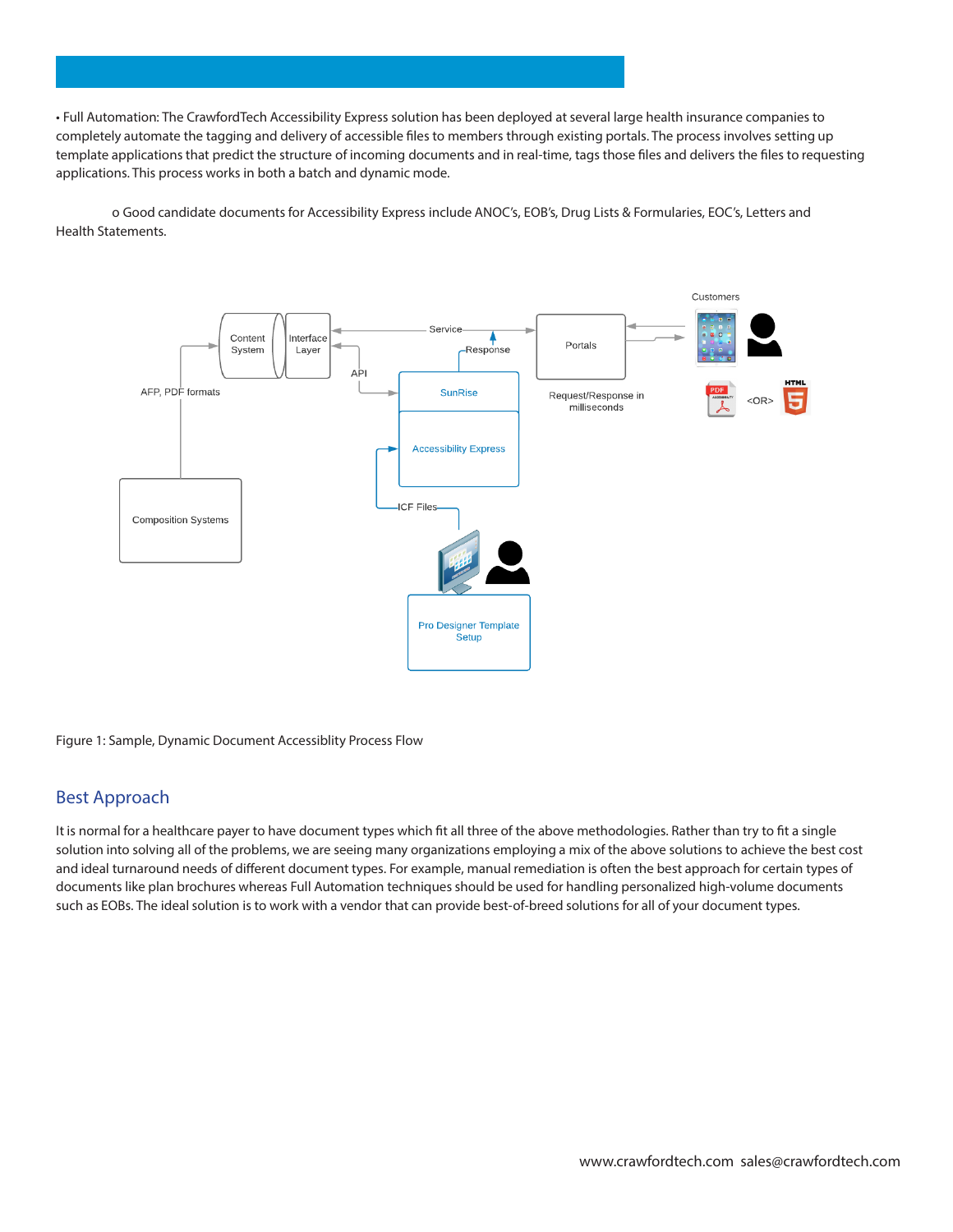## **Business Case**

**The trend is for health companies to address as many documents as possible with Full Automation techniques due to the ability for automation to lower costs across a large volume of documents. The ROI for an automation solution is usually compelling when compared to ongoing manual remediation. The costs of software, professional services and internal resource costs usually are less than one year's manual remediation expenses. Thereafter, only incremental services, internal costs and software maintenance are required.** 

**Following are charts describing the high-level business case, one for a health company with medium volume spending around \$500,000 per year on manual remediation, the second for a company with high volumes spending around \$2M per year on manual remediation:** 







Automated vs. Manual Document Accessibility (High Volume)

**Figure 3: Automated vs. Manual Document Accessibility (High Volume)**